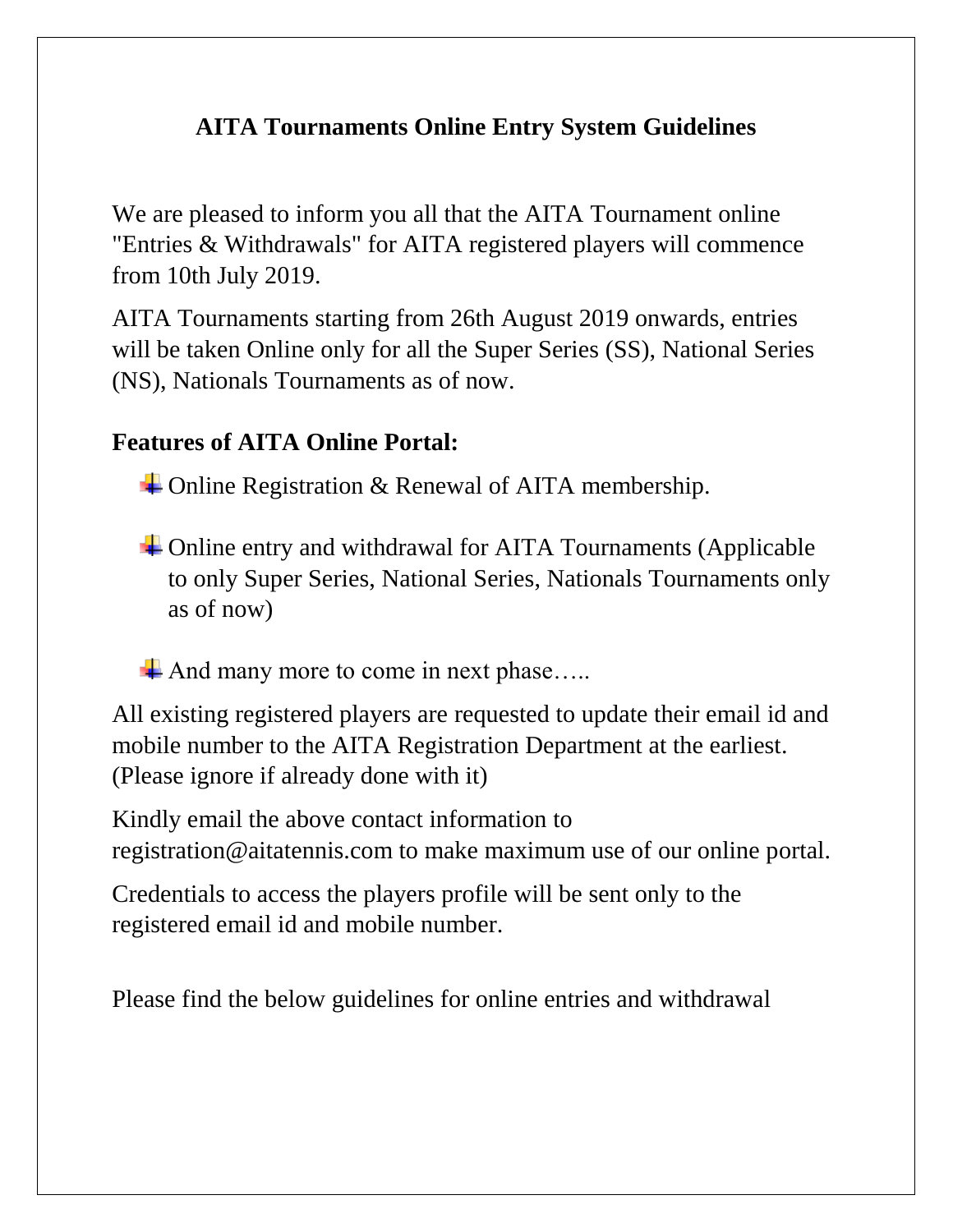➢ From the AITA website: [aitatennis.com](https://www.aitatennis.com/) the players can find the link, and login to their dashboard once by clicking on, it will be redirected to the player's login page

| $\mathbf{C}$ | aitatennis.com                                                                                                                                                                                                                                                                                                                                                                                                                                                                                                                                  | 老<br>$\blacksquare$ |
|--------------|-------------------------------------------------------------------------------------------------------------------------------------------------------------------------------------------------------------------------------------------------------------------------------------------------------------------------------------------------------------------------------------------------------------------------------------------------------------------------------------------------------------------------------------------------|---------------------|
|              | Dashboard Content Structure Appearance People Modules Configuration Home Top News Reports Help                                                                                                                                                                                                                                                                                                                                                                                                                                                  | Hello admin Log out |
|              | New Player Registration<br>Renewal/Existing Player Registration<br>Guidelines & Refund Policy                                                                                                                                                                                                                                                                                                                                                                                                                                                   |                     |
| 舂            | <b>GUIDELINES</b><br>AITA ONLINE MEMBERSHIP PORTAL<br>AITA ONLINE MEMBERSHIP PORTAL<br><b>RENEWAL/EXISTING</b><br>$\bullet$<br>NEW PLAYER REGISTRATION<br>REFUND POLICY OF<br><b>REGISTERED PLAYERS</b><br>AITA ONLINE MEMBERSHIP PORTAL<br>CLICK HERE<br><b>CLICK HERE</b><br><b>CLICK HERE</b>                                                                                                                                                                                                                                                |                     |
|              | ⊙–<br><b>AITA Junior Circuit</b><br><b>ABOUT AITA</b><br>$\frac{1}{2}$<br><b>AITA</b><br>The All India Tennis Association (AITA) is the governing body of ternis<br>$\bullet$<br><b>Talent Series</b><br><b>TOURNAMENTS</b><br>in India. It was established in 1920 and affiliated by<br>ernational Ternis<br><b>ONLINE ENTRY</b><br>Federation and Asia<br><b>Championship Series</b><br><b>SYSTEM</b><br>All India Tennis<br>lian national<br><b>Super Series</b><br>representative tennis sides, including the India Davis op team, the ndia |                     |
|              | Fed Cup team and youth sides as well. AITA is also responsible for<br><b>National Series</b><br>organising and hosting tennis tournaments within India and schedulog<br>the home international fixtures.<br><b>Nationals</b><br><b>CLICK HERE</b><br><b>Under 10</b><br><b>LATEST NEWS</b><br>AITA DOO Civerit<br><b>DUINALUOU</b><br><b>ABIAIOLIBICES AFAIT</b>                                                                                                                                                                                |                     |

- ➢ By clicking on the link:<https://www.aitatennis.com/ors/index.php> you will be redirected to the login page as shown in below image
- ➢ By using your login credentials you can login to your dashboard (which is alreay provided to the player's at the time of "Registration")

| $\mathbf{C}$<br>$\leftarrow$<br>A https://www.aitatennis.com/aita_ors_mirror/login.php<br>$\rightarrow$ |                                                                                                                                                                                                          |  |  |  | $\theta$ $\theta$ $\star$ | 8:<br>$\blacksquare$ |
|---------------------------------------------------------------------------------------------------------|----------------------------------------------------------------------------------------------------------------------------------------------------------------------------------------------------------|--|--|--|---------------------------|----------------------|
| <b>AITA</b>                                                                                             |                                                                                                                                                                                                          |  |  |  |                           |                      |
|                                                                                                         |                                                                                                                                                                                                          |  |  |  |                           |                      |
|                                                                                                         | TENNIS ASSOCIATION<br>Registration for Existing ITN Member<br>Player Login<br>A 400005<br>Enter your ITN Number<br>$\rho$<br>$\mathcal R$<br><b>ALOGIN</b><br><b>A SUBMIT</b><br><b>Forgot Password?</b> |  |  |  |                           |                      |
|                                                                                                         |                                                                                                                                                                                                          |  |  |  |                           |                      |
|                                                                                                         |                                                                                                                                                                                                          |  |  |  |                           |                      |
|                                                                                                         |                                                                                                                                                                                                          |  |  |  |                           |                      |
|                                                                                                         |                                                                                                                                                                                                          |  |  |  |                           |                      |
|                                                                                                         |                                                                                                                                                                                                          |  |  |  |                           |                      |
|                                                                                                         |                                                                                                                                                                                                          |  |  |  |                           |                      |
|                                                                                                         |                                                                                                                                                                                                          |  |  |  |                           |                      |
|                                                                                                         |                                                                                                                                                                                                          |  |  |  |                           |                      |
|                                                                                                         |                                                                                                                                                                                                          |  |  |  |                           |                      |
|                                                                                                         |                                                                                                                                                                                                          |  |  |  |                           |                      |
|                                                                                                         |                                                                                                                                                                                                          |  |  |  |                           |                      |
|                                                                                                         |                                                                                                                                                                                                          |  |  |  |                           |                      |
|                                                                                                         |                                                                                                                                                                                                          |  |  |  |                           |                      |
|                                                                                                         |                                                                                                                                                                                                          |  |  |  |                           |                      |
| Copyright © 2018 AITA, All rights reserved.                                                             |                                                                                                                                                                                                          |  |  |  |                           | <b>RHELP</b>         |

➢ Once the player login to their dashboard they can find the Upcoming Tournaments in the Tournament section as highlighted in the below image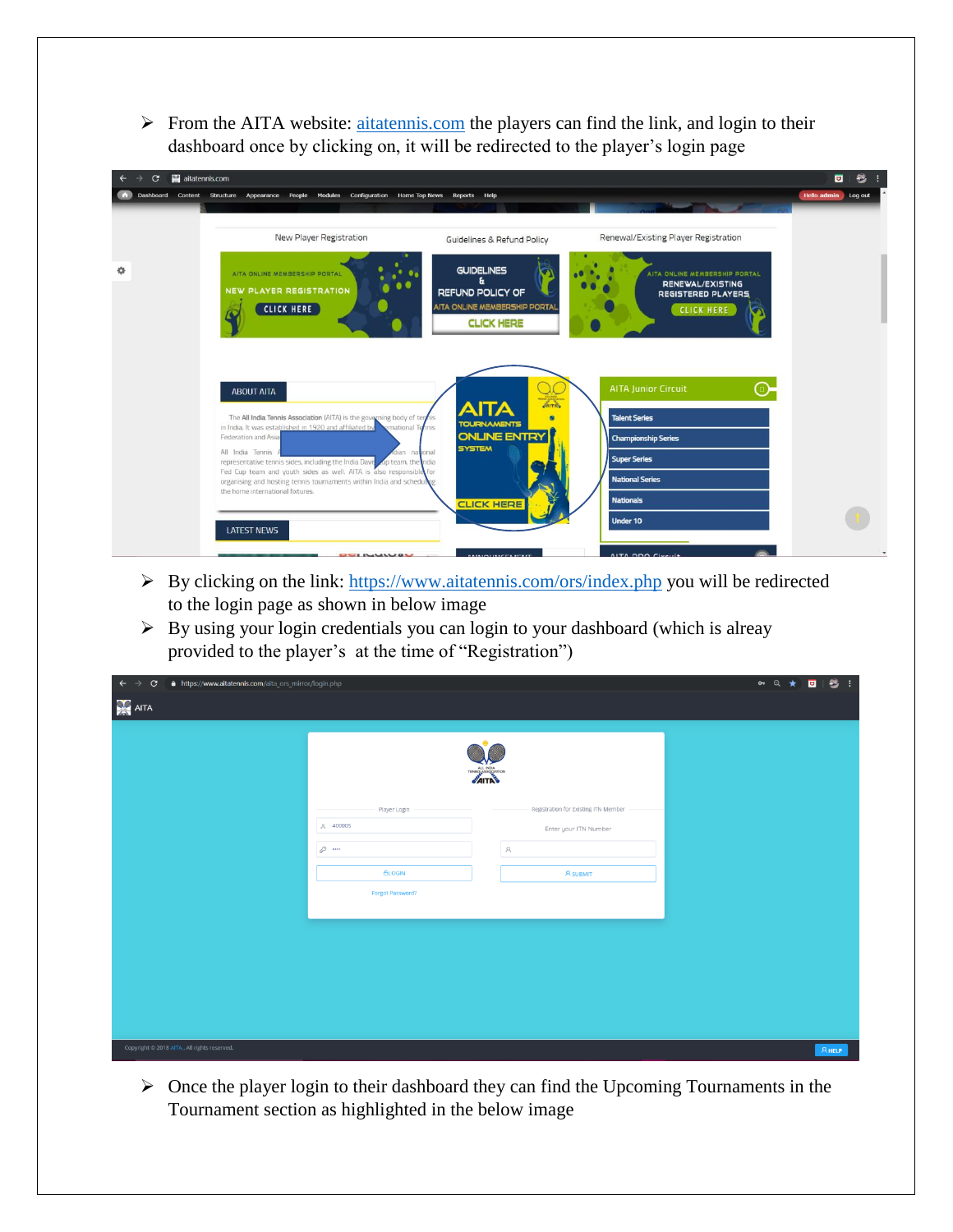| $\frac{1}{\sqrt{m}}$<br><b>AITA</b>                          |                         |                                                                                                                 |                                              |                                  |                    | Welcome, <b>BOOPATHY SAKTHIVEL</b> |                    |
|--------------------------------------------------------------|-------------------------|-----------------------------------------------------------------------------------------------------------------|----------------------------------------------|----------------------------------|--------------------|------------------------------------|--------------------|
| 命 Dashk<br>Tournament<br>ū<br>$\checkmark$                   |                         | <b>Upcoming Tournament</b><br>Home - Upcoming Tournament                                                        |                                              |                                  |                    |                                    |                    |
| Upcoming<br>Entered<br>Withdrawn<br><b>A</b> Profile<br>$\,$ | 10<br><b>IOW</b>        | <b>Upcoming Tournament</b><br>v entries                                                                         |                                              |                                  |                    | Search:                            |                    |
|                                                              | S.NO T                  | <b>TOURNAMENTS</b>                                                                                              | <b>ACCEPTANCE &amp; FACTSHEET</b>            | CATEGORY                         | WITHDRAW DEAD LINE | <b>FREEZE DEAD LINE</b>            | <b>ACTIONS</b>     |
| ⊙<br>rmatior<br>≨≣ Rule<br><sup>①</sup> Hist<br>$\,$         | 1                       | <b>AITA</b><br><b>BANGALORE.</b><br>START DATE: 19-07-2019<br><b>ENTRY DEAD LINE:</b> 17-07-2019.               | <b>FACT SHEET</b><br><b>ACCCEPTANCE LIST</b> | UNDER 12<br>UNDER 14<br>UNDER 16 | 17-07-2019         |                                    | <b>@ ENTER</b>     |
|                                                              | $\overline{2}$          | <b>NATIONALS</b><br>PUNE.<br>START DATE: 08-07-2019<br><b>ENTRY DEAD LINE:</b> 10-07-2019.                      | <b>FACT SHEET</b><br><b>ACCCEPTANCE LIST</b> | UNDER 16                         | 12-07-2019         | 13-07-2019                         | <b>Q3</b> RE ENTRY |
|                                                              | $\overline{\mathbf{3}}$ | <b>AITA SUPER SERIES TOURNAMENT</b><br>MUMBAI.<br>START DATE: 08-07-2019<br><b>ENTRY DEAD LINE: 10-07-2019.</b> | <b>FACT SHEET</b><br><b>ACCCEPTANCE LIST</b> | UNDER 18                         | 11-07-2019         | 13-07-2019                         | <b>Q3</b> RE ENTRY |
|                                                              |                         | Copyright © 2018 AITA, All rights reserved.                                                                     |                                              |                                  |                    |                                    | <b>A</b> HELP      |

- $\triangleright$  By clicking on "Upcoming" the list of upcoming tournaments will be listed which is added by admin "according to player's category"
- ➢ By clicking on "Enter" Button the player can give his or her online entry for that particular tournament
- ➢ After clicking in "Enter" button then a player can select their category, and by clicking on submit button a player can give his or her online entry as shown in the below image

| $\mathbf{C}$<br>$\rightarrow$<br>$\leftarrow$ | A https://www.aitatennis.com/aita_ors_mirror/tour_register.php?tid=1 |                                | $\begin{array}{ccc} \hline \textbf{u} & \textbf{0} & \textbf{0} \\ \hline \end{array}$<br>• Q ☆ |
|-----------------------------------------------|----------------------------------------------------------------------|--------------------------------|-------------------------------------------------------------------------------------------------|
| AITA                                          |                                                                      |                                | Welcome, <b>BOOPATHY SAKTHIVEL</b>                                                              |
| <b>命</b> Dashboard                            | <b>ENTRY</b>                                                         |                                |                                                                                                 |
| <b>□</b> Tournament<br>$\checkmark$           |                                                                      |                                |                                                                                                 |
| Upcoming<br>Entered                           | <b>AITA</b><br>bangalore, 19/07/2019                                 | List of Entries<br><b>NAME</b> | <b>CATEGORY</b>                                                                                 |
| Withdrawn                                     | Under 16<br>Category:                                                | AKSHAY AHUJA                   | UNDER 16                                                                                        |
| Profile<br>$\,$<br>(i) Information            | <b>SUBMIT</b>                                                        |                                |                                                                                                 |
| $\equiv$ Rule                                 |                                                                      |                                |                                                                                                 |
| <b>①</b> History<br>$\,$                      |                                                                      | Showing 1 to 1 of 1 entries    | Next<br>Previous<br>$\mathbf{1}$                                                                |
|                                               |                                                                      |                                |                                                                                                 |

➢ Then after giving the Online Entry player will be redirected to the "Entered Tournament's" page where the list of "Entered Tournament's" will be listed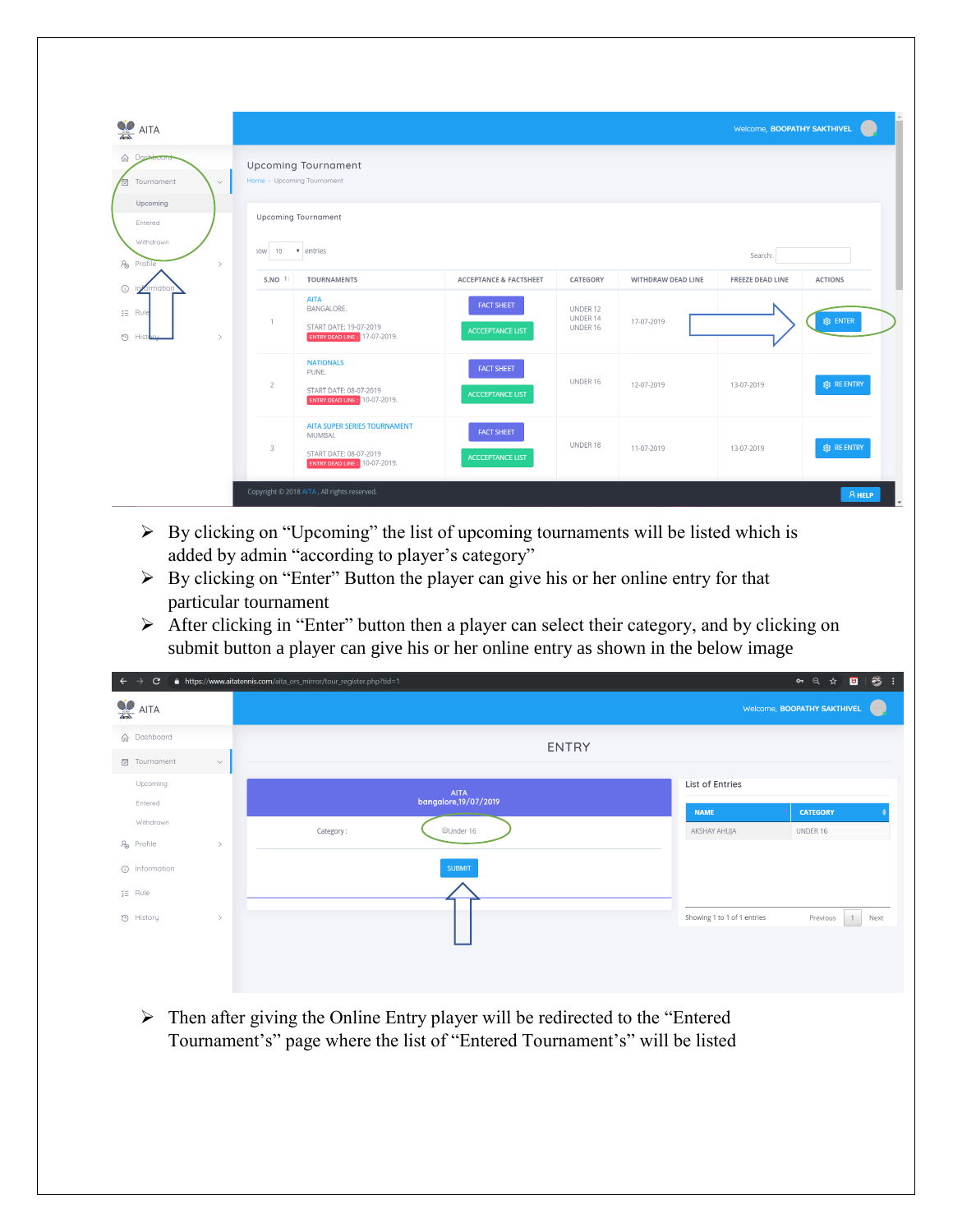- ➢ From the "Entered Tournament's" page a player can "Withdraw" from that particular tournament by clicking on "Withdraw Button" as shown in below image
- ➢ And a player can see the list of "Entered Player's" for that particular tournament by clicking on "View Entries" button as shown in the below image



- ➢ By Clicking on "Acknowledgement Button" the Entry acknowledgement for that particular tournament will be displayed as shown in the below image and it is downloadable
- $\triangleright$  Once a player have given his entry he will be receiving an acknowledgement for the "Entry" and he will be receiving an "Unique Reference No" for his entry

| AITA                                  |                         |                              | WELCOME, BOOPATHY SAKTHIVEL |
|---------------------------------------|-------------------------|------------------------------|-----------------------------|
| @ DASHBOARD<br>图 TOURNAMENT<br>$\geq$ |                         | <b>ENTRY ACKNOWLEDGEMENT</b> |                             |
| A PROFILE<br>$\rightarrow$            |                         |                              |                             |
| O INFORMATION                         |                         |                              |                             |
| 建 RULE                                |                         |                              |                             |
| S HISTORY<br>$\rightarrow$            |                         |                              |                             |
|                                       |                         | 400005                       |                             |
|                                       | FULL NAME:              | BOOPATHY SAKTHIVEL           |                             |
|                                       | ITN NUMBER:             | 400005                       |                             |
|                                       | DATE OF BIRTH:          | 11/01/2004                   |                             |
|                                       |                         |                              |                             |
|                                       | TOURNAMENT NAME:        | AITA 75 K TOURNAMENT         |                             |
|                                       | TOURNAMENT DATE         | 08/07/2019                   |                             |
|                                       | TOURNAMENT PLACE        | BHOPAL                       |                             |
|                                       | CATEGORY:               | MEN <sup>-</sup>             |                             |
|                                       | ENTRY REFERENCE NUMBER  | SSBPL080719-M-0004           |                             |
|                                       | DATE AND TIME OF ENTRY: | 02/07/2019 08:31:PM          |                             |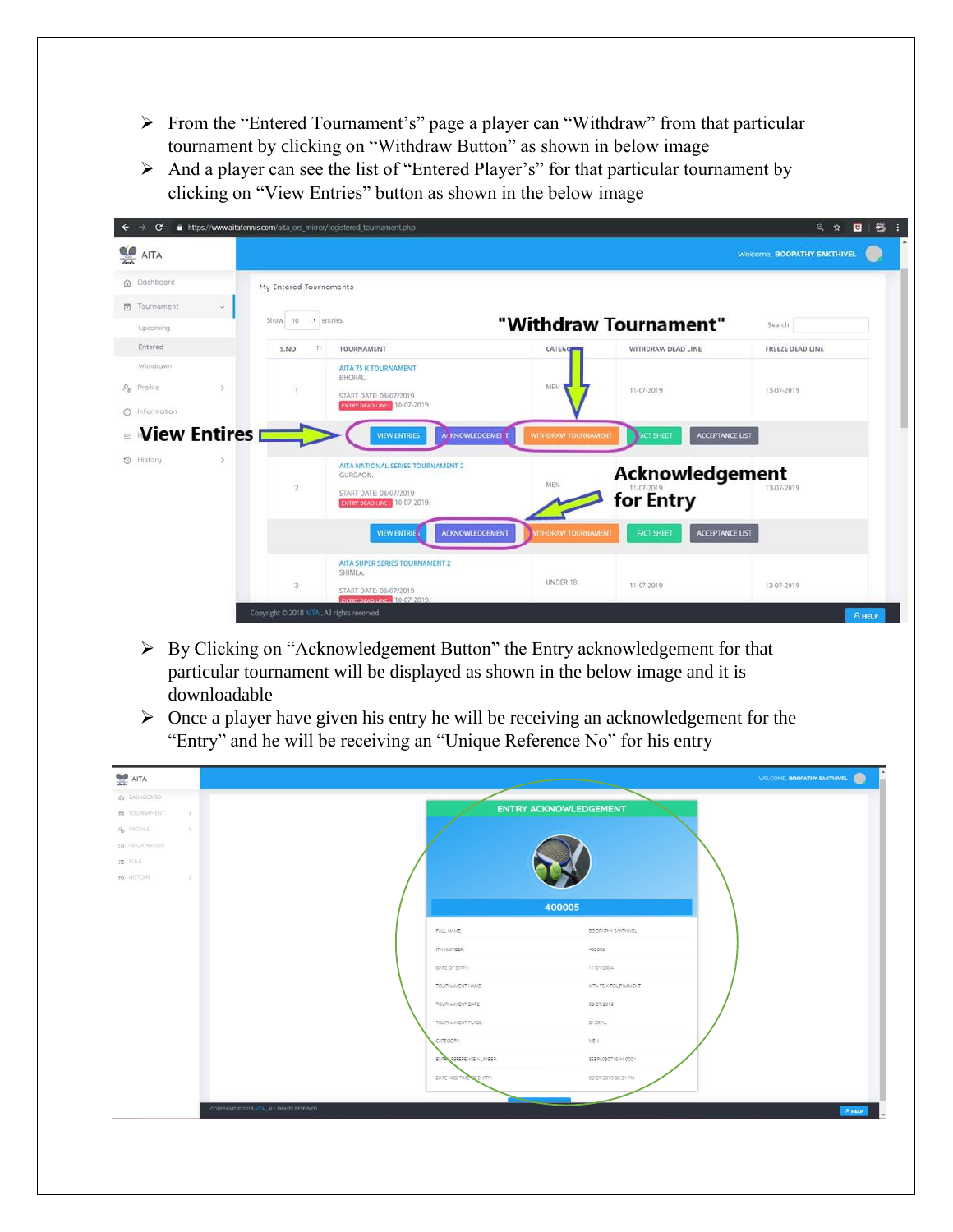➢ BY clicking on "withdraw Tournament" button a player can withdraw from that particular tournament as shown in below image

| AITA                                               |        |                                                                                               | Welcome, <b>BOOPATHY SAKTHIVEL</b> |
|----------------------------------------------------|--------|-----------------------------------------------------------------------------------------------|------------------------------------|
| d Dashboard<br>□ Tournament<br>Upcoming<br>Entered | $\vee$ | CANCEL ENTRY<br>Home - CANCEL ENTRY<br>AITA NATIONAL SERIES TOURNAMENT 2                      |                                    |
| Withdrawn<br>$P0$ Profile<br>(i) Information       | $\,$   | Gurgaon<br>08/07/2019<br>$\blacksquare$ I have read and accepted all the terms and conditions |                                    |
| ≨ Rule<br>D History                                | $\,$   | I hereby cancel my entry<br><b>WITHDRAW TOURNAMENT</b>                                        |                                    |
|                                                    |        |                                                                                               |                                    |
|                                                    |        | Copyright © 2018 AITA, All rights reserved.                                                   | <b>A</b> HELP                      |

➢ After withdrawing from a particular tournament the player will be redirected to the withdrawn tournament's page where the list of "withdrawn tournament's" will be listed.

| <b>OP</b> AITA                 |               |                                             |                                                                                                         |                                                  |                                 | Welcome, <b>BOOPATHY SAKTHIVEL</b> |
|--------------------------------|---------------|---------------------------------------------|---------------------------------------------------------------------------------------------------------|--------------------------------------------------|---------------------------------|------------------------------------|
| <b>命</b> Dashboard             |               |                                             |                                                                                                         |                                                  |                                 |                                    |
| <b>同</b> Tournament            | $\checkmark$  | My Withdrawn Tournaments                    |                                                                                                         |                                                  |                                 |                                    |
| Upcoming<br>Entered            |               | Show<br>10<br>v entries                     |                                                                                                         |                                                  | <b>Withdraw Aclnowledgement</b> | Search:                            |
| Withdrawn                      |               | T.<br>S.NO                                  | TOURNAMENT                                                                                              | CATEGORY                                         | WITHDRAW DEAD LINE              | <b>FREEZE DEAD LINE</b>            |
| & Profile<br>(i) Information   | $\mathcal{L}$ | $\cdot$ 1                                   | <b>AITA 75 K TOURNAMENT</b><br><b>BHOPAL</b><br>START DATE: 08/07/2019<br>ENTRY DEAD LINE: 10-07-2019.  | MEN                                              | 11-07-2019                      | 13-07-2019                         |
| 三 Rule<br><sup>①</sup> History | $\,$          |                                             | <b>FACT SHEET</b>                                                                                       | <b>ACCEPTANCE LIST</b><br><b>ACKNOWLEDGEMENT</b> | <b>VIEW ENTRIES</b>             |                                    |
|                                |               | $\overline{2}$                              | AITA NATIONAL SERIES TOURNAMENT 2<br>GURGAON.<br>START DATE: 08/07/2019<br>ENTRY DEAD LINE: 10-07-2019. | MEN                                              | 11-07-2019                      | <b>View Entries</b><br>13-07-2019  |
|                                |               |                                             | <b>FACT SHEET</b>                                                                                       | ACCEPTANCE LIST<br><b>ACKNOWLEDGEMENT</b>        | <b>VIEW ENTRIES</b>             |                                    |
|                                |               | $\overline{\mathbf{3}}$                     | AITA SUPER SERIES TOURNAMENT 2<br>SHIMLA.<br>START DATE: 08/07/2019                                     | UNDER 16                                         | 11-07-2019                      | 13-07-2019                         |
|                                |               | Copyright © 2018 AITA, All rights reserved. |                                                                                                         |                                                  |                                 | <b>A</b> HELP                      |